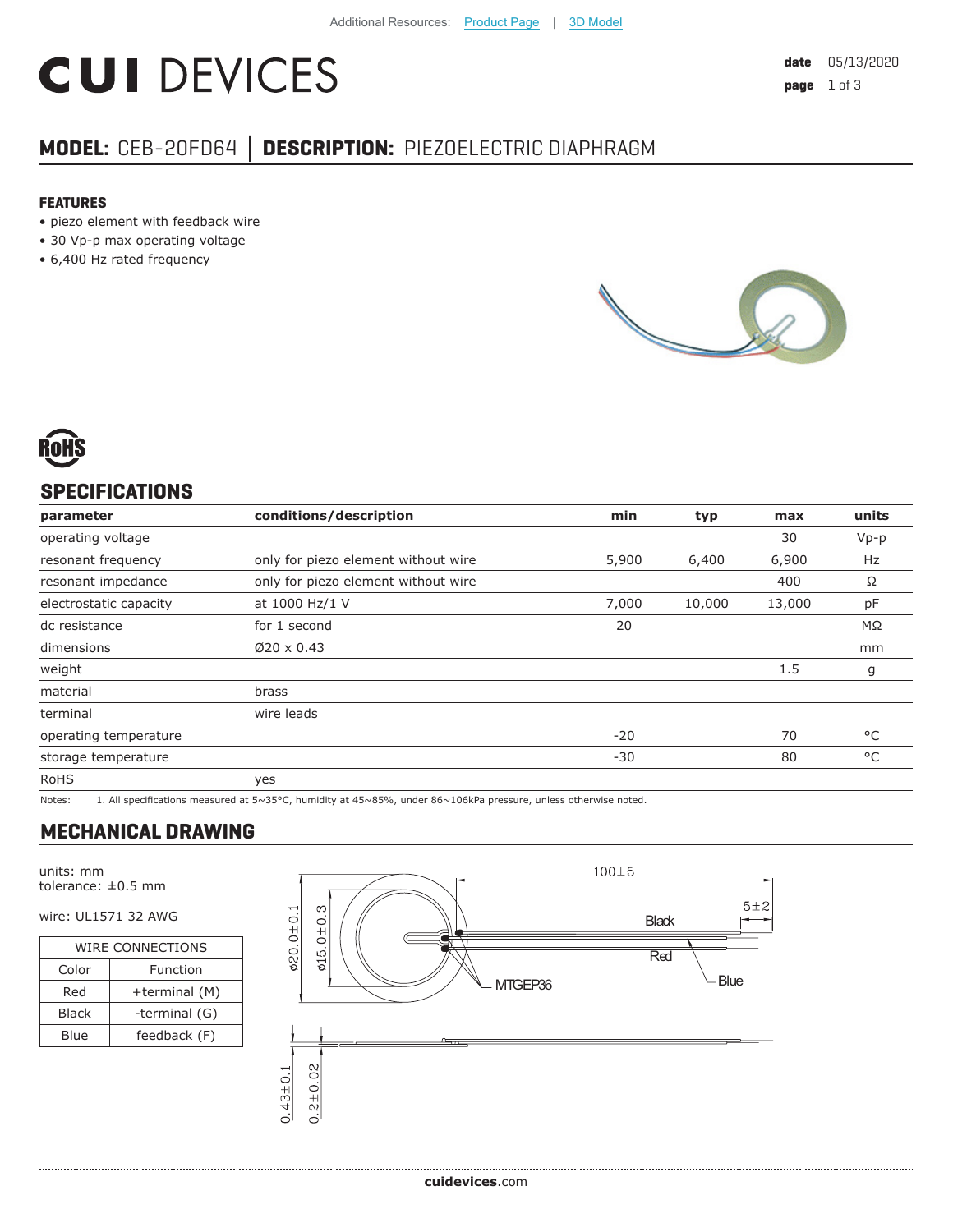## **MEASURING METHOD**

#### **Resonant Frequency / Resonant Impedance**

The piezo electric diaphragm shall be clamped at a node point as shown in the following figure to be free from any mechanical stress, and measured its resonant frequency and resonant impedance by using vector impedance analyzer or equivalent.

When the input frequency is swept within 100 Hz to 9 kHz, the resonant frequency is defined as the frequency where the impedance shows the minimum value, and this impedance shall be the resonant impedance.



#### **Static Capacitance**

The electrostatic capacitance shall be measured at 1.0 kHz by using LCR meter HP4194A(H.P.) or equivalent. This part shall be clamped in the same way as the measurement of resonant frequency and resonant impedance as mentioned above.